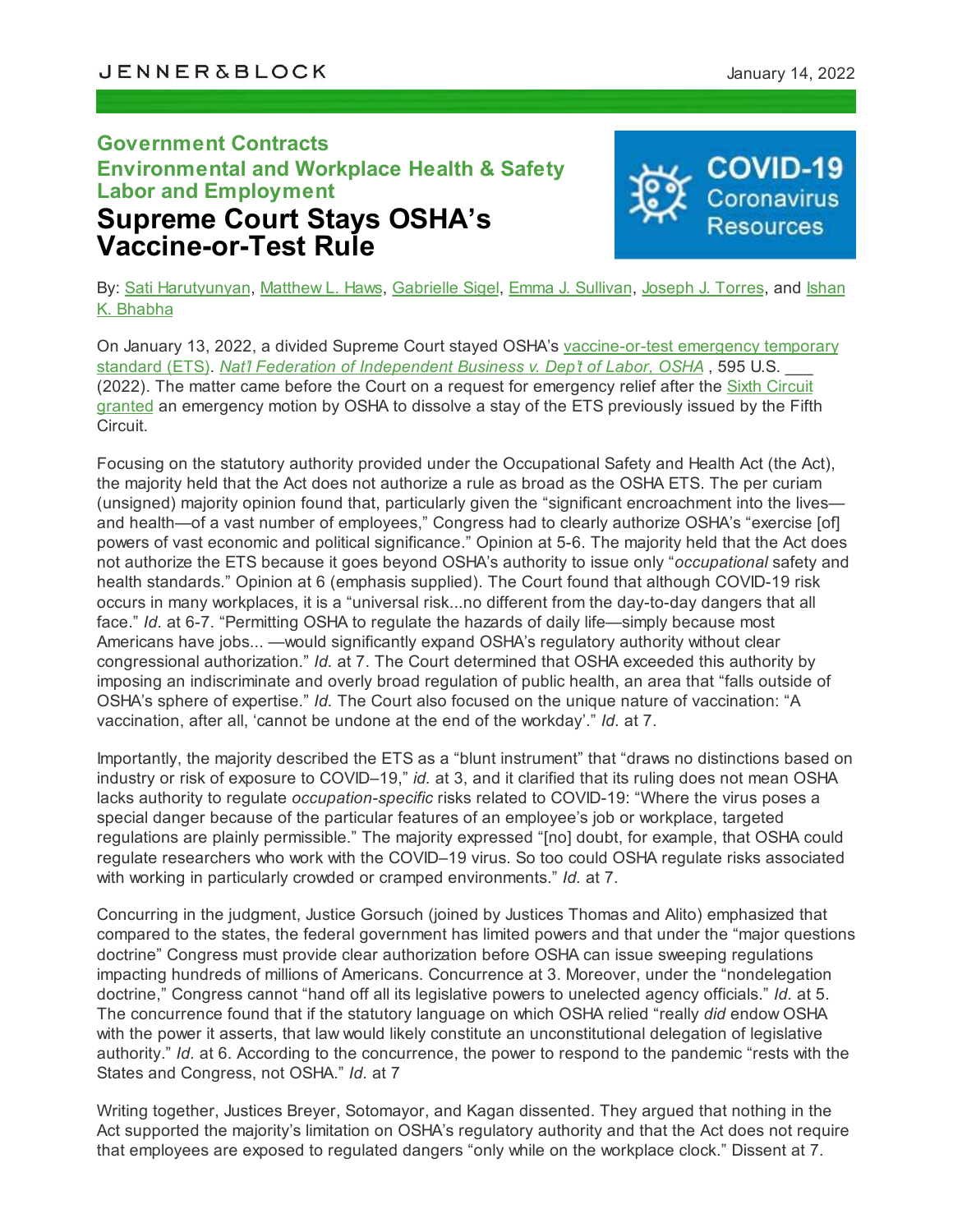As noted above, this decision was issued on an emergency basis, seeking relief from a Court of Appeals decision that itself was issued on an emergency basis. Thus, this ruling is technically a temporary stay pending the final disposition of the consolidated case before the Sixth Circuit (and any subsequent petition to the Supreme Court). But the writing is on the wall for the OSHA ETS: even if OSHA prevails on the merits at the Sixth Circuit, challengers will petition Supreme Court review. Indeed, the emergency stay expressly applies until the Supreme Court has the opportunity to weigh in on any contrary final Sixth Circuit decision. Opinion at 9.

The OSHA ETS ruling also provides important indications for how the Court might rule on the federal contractor COVID-19 mandate which has been stayed by various district courts. Specifically, challengers to that mandate will be emboldened by the Court's requirement that COVID-19 vaccine mandates be authorized by specific statutory language. The challengers to the contractor mandate have argued that the authorizing statute—the Federal Property and Administrative Services Act—does not provide the necessary authority. Similarly, the Supreme Court's focus on the nature of vaccination as a medical procedure that "cannot be undone" may find even greater purchase in the context of the contractor COVID-19 mandate, which does not provide a testing option such as that available under the OSHA ETS.

On the other hand, the federal government may be encouraged by the Supreme Court's decision—on the same day it struck down the OSHA ETS—to uphold the vaccine mandate issued by Centers for Medicare & Medicaid Services (CMS). *Biden v. [Missouri](https://www.supremecourt.gov/opinions/21pdf/21a240_d18e.pdf)*, 595 U.S.\_\_(2022). The CMS mandate generally provides that employees of all facilities receiving Medicare or Medicaid funding must be fully vaccinated. The Court held that the CMS vaccination mandate "fits neatly within the language of the statute" authorizing the Secretary of Health and Human Services "to impose conditions on the receipt of Medicaid and Medicare funds that 'the Secretary finds necessary in the interest of the health and safety of individuals who are furnished services.'" CMS Opinion at 5.

So where does this leave government contractors? First, the OSHA ruling resolves the question of whether the OSHA ETS could apply to contractors while the contractor mandate is preliminarily enjoined or if it is permanently struck down. The answer is no. Second, these rulings shift attention back to the lower courts in which the contractor COVID-19 mandate is being litigated. The nationwide preliminary injunction issued by a district court in the Southern District of Georgia remains in effect and is currently on appeal in the Eleventh Circuit. Most recently, the Eleventh Circuit denied the government's motion for emergency stay of the injunction. The more limited injunctions issued by district courts in Kentucky, Florida, and Missouri are in various stages of litigation or appeal. (Following the Supreme Court decisions, the Biden Administration has appealed the Eastern District of Missouri injunction.) Given the signals from the Supreme Court on similar issues regarding the OSHA ETS, discussed above, the government may reevaluate its litigation strategy or even adjust its regulatory direction. When appealed, the federal government will strenuously argue that the federal contractor mandate is clearly authorized under existing federal law and regulations, as was the CMS vaccine mandate.

The bottom line is that both the OSHA ETS and contractor mandates are currently stayed. While attention shifts back to the lower courts, the Supreme Court's decisions indicate that those mandates face difficult odds of ever coming into force.

*Conscious of the human, operational and financial strain that coronavirus is placing on businesses and organizations worldwide, Jenner & Block has assembled a multi-disciplinary Task Force to support clients as they navigate the legal and strategic challenges of the COVID-19 / Coronavirus situation.*

*For additional information and materials, please visit our COVID-19 / Coronavirus Resource Center.*

**Click here to visit our COVID-19 / [Coronavirus](https://jenner.com/practices/447/library) Resource Center**

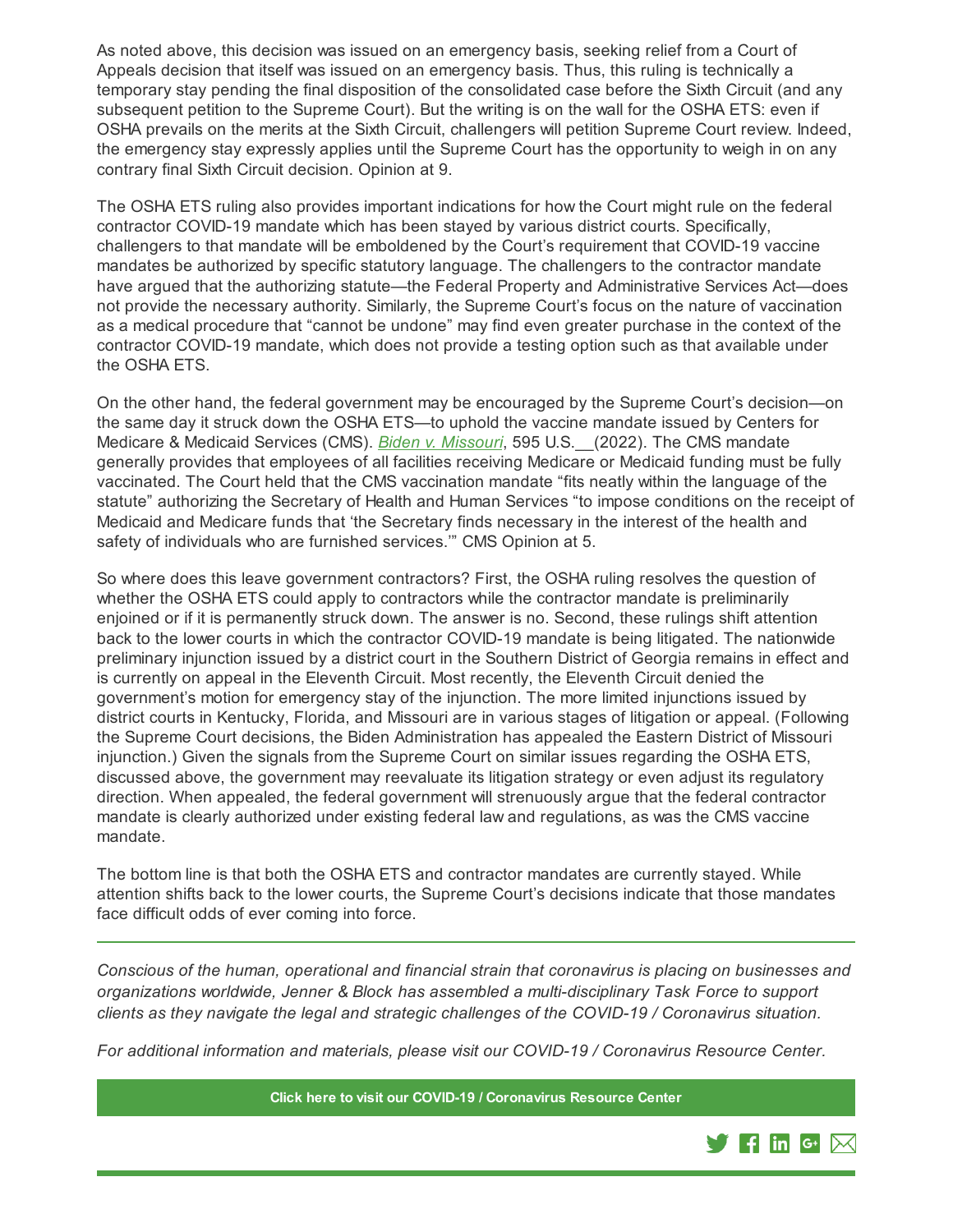# **Contact Us**



**Sati Harutyunyan** [sharutyunyan@jenner.com](mailto:sharutyunyan@jenner.com) | [Download](https://jenner.com/people/948/vcard) V-Card



**Matthew L. Haws** [mhaws@jenner.com](mailto:mhaws@jenner.com) | [Download](https://jenner.com/people/894/vcard) V-Card



**Gabrielle Sigel** [gsigel@jenner.com](mailto:gsigel@jenner.com) | [Download](https://jenner.com/people/279/vcard) V-Card



**Emma J. Sullivan** [esullivan@jenner.com](mailto:esullivan@jenner.com) | [Download](https://jenner.com/people/209/vcard) V-Card



**Joseph J. Torres** [jtorres@jenner.com](mailto:jtorres@jenner.com) | [Download](https://jenner.com/people/1115/vcard) V-Card



**Ishan K. Bhabha** [ibhabha@jenner.com](mailto:ibhabha@jenner.com) | [Download](https://jenner.com/people/617/vcard) V-Card

**Meet Our [Goverment](https://jenner.com/practices/117/attorneys) Contracts Team**

**Meet Our [Environmental](https://jenner.com/practices/114) and Workplace Health & Safety Team**

**Meet Our Labor and [Employment](https://jenner.com/practices/122/attorneys) Team**